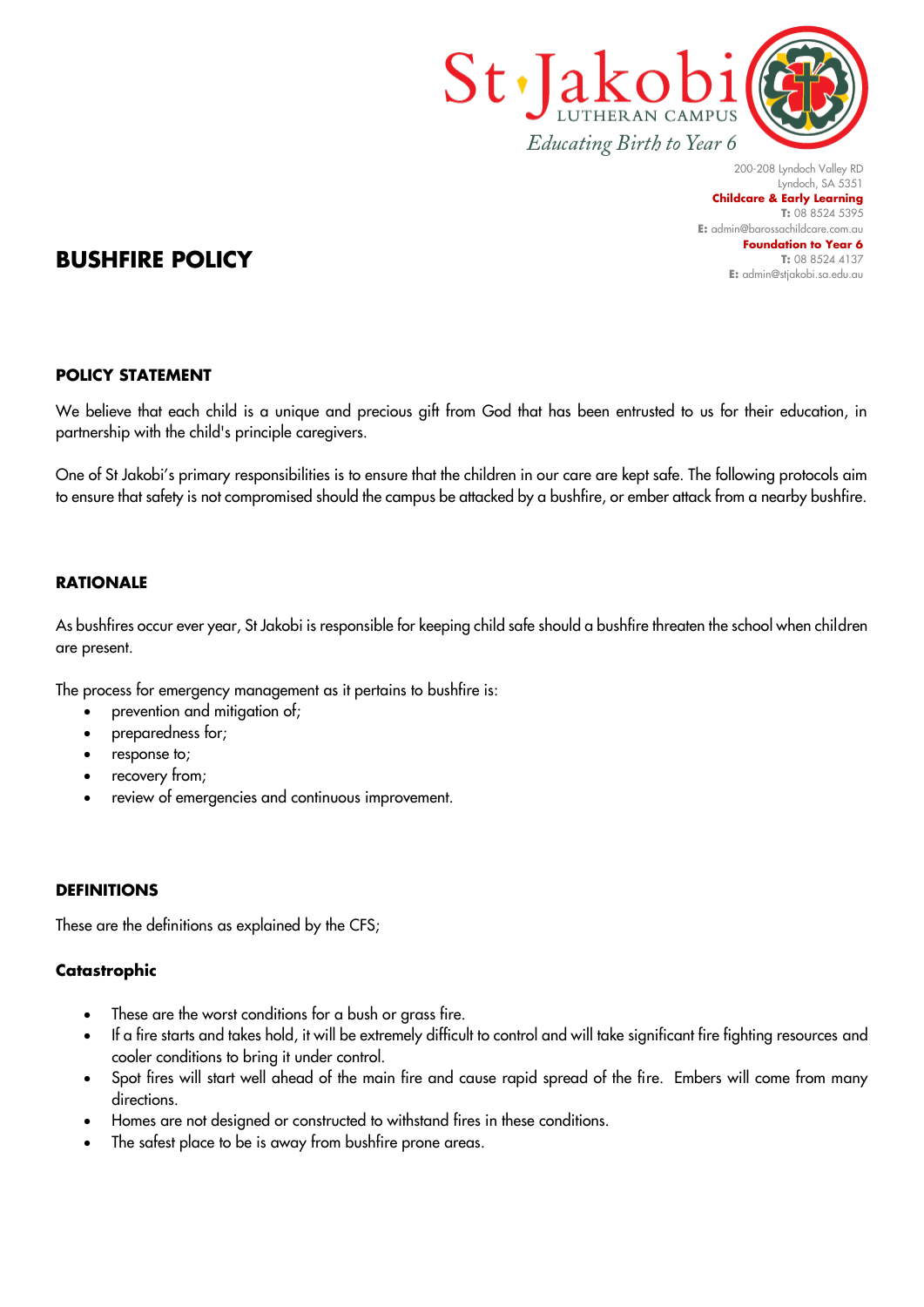#### **Extreme**

- These are very hot, dry and windy conditions for a bush or arass fire.
- If a fire starts and takes hold, it will be unpredictable, move very fast and very difficult for fire fighters to bring under control.
- Spot fires will start and move quickly. Embers may come from many directions.
- Homes that are prepared to the highest level, have been constructed to bushfire protection levels and are actively defended may provide safety.
- You must be physically and mentally prepared to defend in these conditions.
- The safest place to be is away from bushfire prone areas.

#### **Severe**

- These are hot, dry and possibly windy conditions for a bush or grass fire.
- If a fire starts and takes hold, it will be hard for fire fighters to bring under control.
- Well prepared homes that are actively defended can provide safety.
- You must be physically and mentally prepared to defend in these conditions.

## **Bushfire Advice Message**

\*the flag indicates the location and severity of a fire on the CFS Warnings and Incidents page

The CFS will issue a Bushfire Advice Message for bushfires that may pose a threat to property or public safety or events where:

- a bushfire has been reported and we are attending but no further information is available (Incident notification).
- a bushfire is producing an undesirable effect (smoke) in an area that may cause concern to the public
- the SACFS Regional Coordinator or State Coordinator wishes to advise the public of a specific event.

## **Bushfire Watch and Act Message**

\*the flag indicates the location and severity of a fire on the CFS Warnings and Incidents page

The CFS regularly issue Bushfire Watch and Act Messages for bushfires that pose a localised threat to property or public

safety where:

- a bushfire is threatening or is a potential threat to public safety in the immediate area of the fire
- a bushfire is producing an undesirable effect (smoke) in an area that may cause concern to the public on a day of elevated fire danger
- the SACFS Regional Coordinator or State Coordinator wishes to advise the public of a specific event.

## **Bushfire Emergency Warning Message**

\*the flag indicates the location and severity of a fire on the CFS Warnings and Incidents page

Bushfire Emergency Warning Messages are the highest level of warning regarding a bushfire. They will be issued for wide

area community impact when:

- an uncontrolled bushfire is burning under Severe to Catastrophic Fire Weather conditions; and
- the risk of loss of life or threat to properties is almost certain or has occurred; or
- where special circumstances exist and a message is approved by the State Coordinator for example when a life or house has been lost.

## **POLICY PRINCIPLES**

- 1. The safety and of students and staff during a bushfire on the Campus is the main priority
- 2. Parents and Caregivers will be communicated with as quickly as possible via SMS
- 3. External Policies and appropriate support services will be arranged as appropriate
- 4. The Principal or Teacher in Charge has the authority to make decisions consistent with the Plan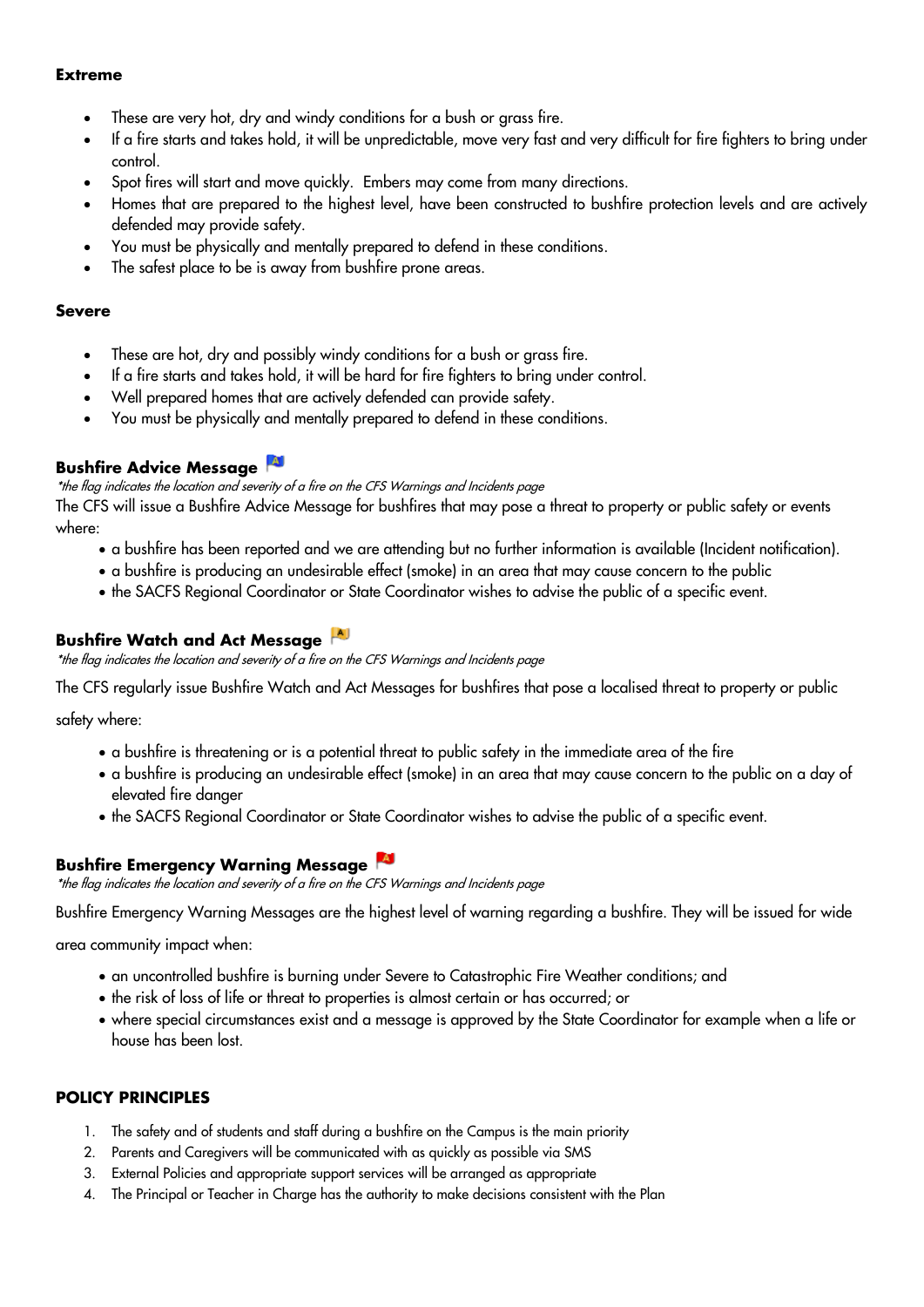#### **SCOPE**

This policy applies to staff and students and parents/caregivers of Students at St Jakobi Lutheran Campus.

#### **RESPONSABILITIES**

#### **Principal**

- Ensure that staff and students are aware of this Plan and understand their responsibilities in relation to the Plan. resources are provided to support this policy
- That the Plan is communicated to Parents/ Caregivers annually and each parents signs the policy indicated an understanding of the Plan \*Appendix 1
- Ensure that compliance is enacted

#### **All Campus Staff**

- Ensure an understanding of the Plan and communicate the Plan to students.
- Actively engage in fire drills

#### **OTHER POLICIES APPLICABLE TO THIS POLICY**

- 1. Extreme Weather
- 2. Critical Incident

#### **IMPLEMENTATION DATE:** February 2019

**LAST POLICY REVIEW DATE:**

#### **NEXT REVIEW DATE: February 2022**

**\*Policy updated in consultation with Mr Neville Kies – Captain of Lyndoch CFS February 2019.**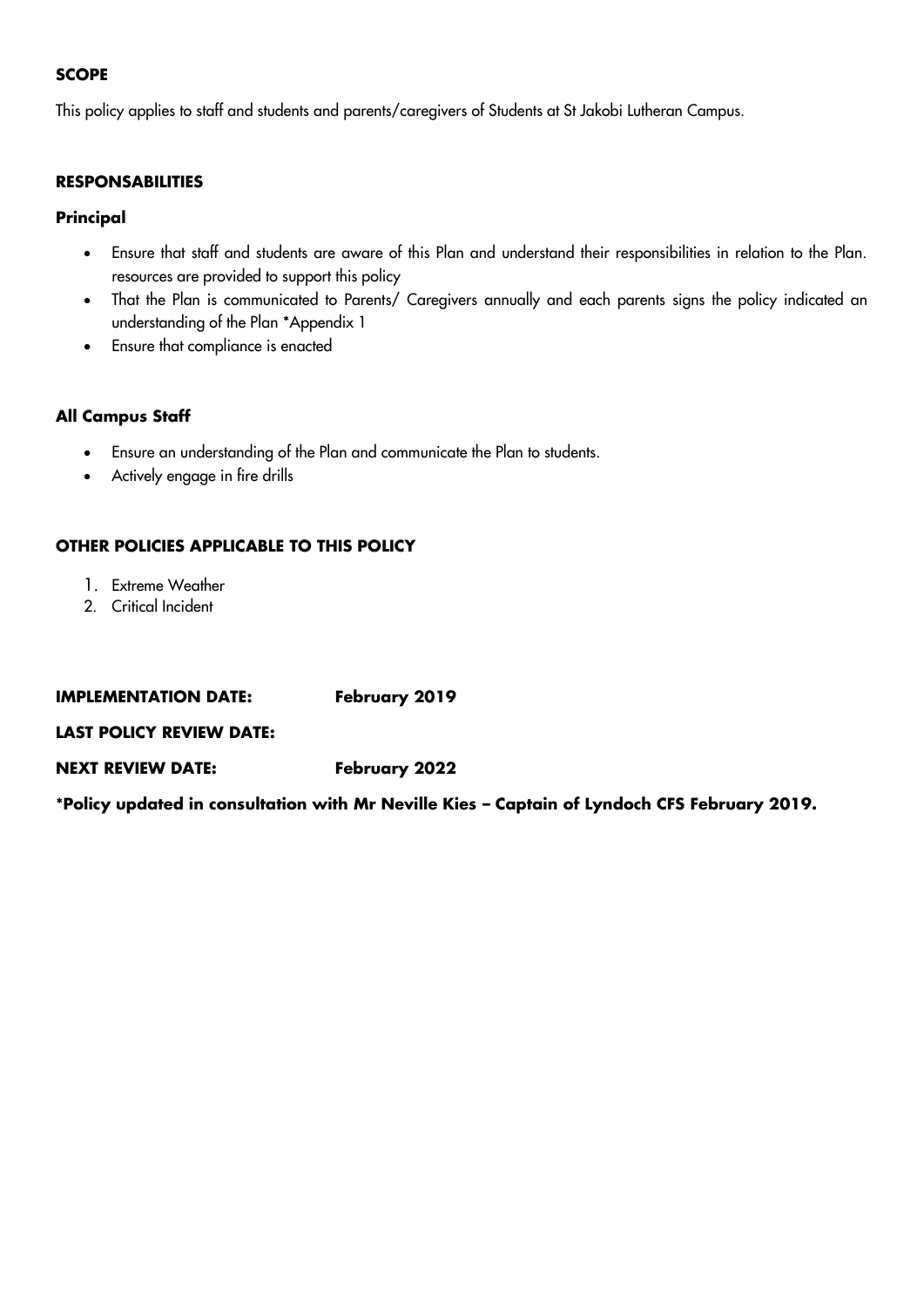

# **BUSHFIRE POLICY - PROCEDURE**

200-208 Lyndoch Valley RD Lyndoch, SA 5351 **Childcare & Early Learning T:** 08 8524 5395 **E:** [admin@barossachildcare.com.au](mailto:admin@barossachildcare.com.au) **Foundation to Year 6 T:** 08 8524 4137 **E:** admin@stjakobi.sa.edu.au

In line with the fire rating given to other local places of education (Williamstown Primary, Lyndoch Primary, Lyndoch Valley Family Centre as found on the DECD website) and due to being in the Mt Lofty district, St Jakobi Lutheran Campus is seen as being in a high-risk area (R2 – Bushfire Risk Rating as associated with Bush Fire Attack Level-BAL).

## **Catastrophic Rating**

If CFS/DECD notify of Catastrophic fire rating at 4 – 4:30pm on the day prior, St Jakobi Lutheran Campus administration will therefore notify parents by SMS phone message service that afternoon, immediately following confirmation of the Catastrophic rating and to advise that the campus will be closed the next day. It is the responsibility of parents to make alternative arrangements for their children. Please be advised that CFS has requested, and the campus does not advocate, that children of any age be left home alone if campus closures occur, due to the high risk this poses.

Whilst a campus such as Faith may be open on a Catastrophic rated day, no buses will be permitted to travel through areas of high fire risk e.g. Lyndoch, Williamstown, Mt Pleasant, Birdwood etc.

Parents are expected to make use of the CFS website themselves to stay up to date with notifications of campus closures (www.cfs.org.au Click on "Warnings and Incidents" or news and media for up-to-date information on any current fires). Alternatively, parents are encouraged to listen to ABC 891 on a battery powered radio for incident updates.

As per DECD policy, in the rare event a day is changed to Catastrophic on the morning of that day, the campus will remain open, however an SMS text will be sent to request families to make alternative arrangements and not bring children to campus and to collect those already at OSHC.

## **Extreme Rating**

Due to several facts listed below, St Jakobi Lutheran Campus may also close on an Extreme rated day. A closure on an Extreme day would occur due to a combination of the following:

- Williamstown Primary is required to close i.e. their risk is seen as significant.
- There have been several days of hot weather in a row and the risks have become greater.
- Thunderstorms with lightning strikes are forecast
- Local fires are burning that may negatively affect the availability of the local CFS.
- There are significant fires in other areas, to which our local CFS members may have been deployed, reducing the amount available to defend St Jakobi in the event of a fire.

The following precautions will be put in place by the beginning of the campus day at the latest:

- All campus bags to be moved inside the classrooms.
- All moveable furniture, bins etc to be moved away from the outside of classrooms to open spaces.
- Large containers of water will be placed strategically around the campus and buckets, mops, hoses and protective clothing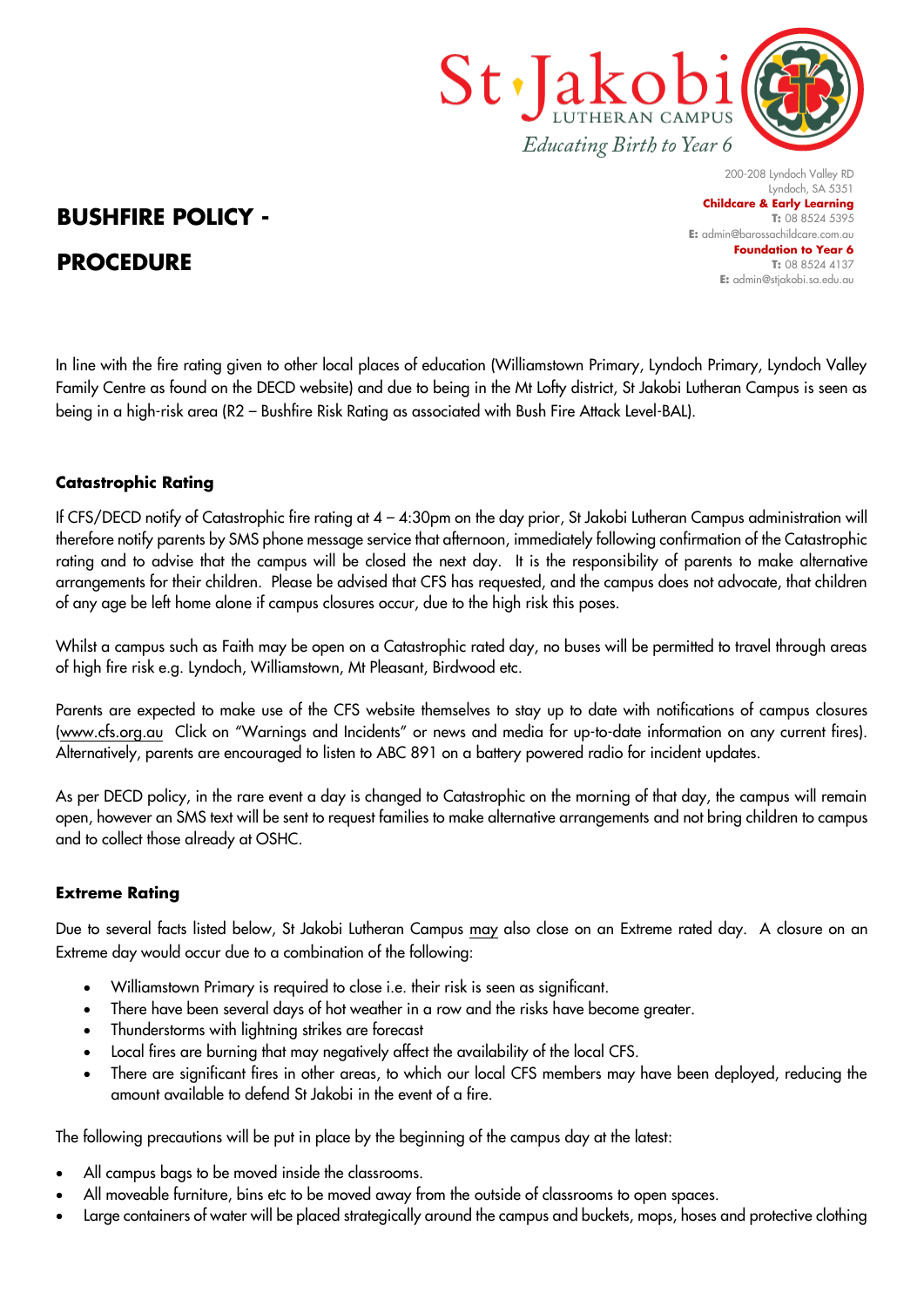will be placed in around the Library.

- Supply of extra water bottles taken to the Library
- Phones, battery powered radio, parent contact book, map of campus layout to be gathered together and placed in a designated, easy to access area.

On days of Extreme or Severe fire risk days Office staff will ring the Bushfire Information Hotline between 2 -2:30 pm and check the CFS website for an update on possible local fires. A decision regarding the bus run will be made at this time.

### **DURING SCHOOL HOURS**

Should a bushfire occur during normal school hours the following procedures will take place;

## **Bushfire Emergency Warning Message**

On receiving a "Bushfire Emergency Warning" message via SMS or email

- Keep children away from windows, which may break with exposure to extreme heat.
- Monitor the building for evidence of entry of fire.
- If a fire has passed through the area Principal and 4 designated campus staff will, as deemed appropriate in regard to safety, leave the Library with buckets and protective clothing to put out spot fires that may have developed. Remaining staff are to stay inside the Library with the students.
- All persons will remain in the Library until it is deemed safe by Principal (or next in authority) to exit the building/emergency services give a directive to leave.

#### **Bushfire Watch and Act Message**

On receiving a "Watch and Act" message

- Staff, students and others currently on campus grounds will be moved to the Library.
- Take student drink bottles.
- If time, Admin staff to put a message on the answering machine before vacating building.
- Admin staff to bring a copy of map of layout of campus, water supply and areas of storage of flammable materials/chemicals for CFS plus a battery powered radio and parent contact book and phone.
- If time, use hoses/buckets/sprinklers to wet Library area, particularly side facing fire front, and other areas of campus.
- Take class rolls and cordless phones/mobiles phones into the Library.
- Staff to move shelving to provide extra protection for students.
- Remain calm, reassure students and encourage calmness from them.

#### **Bushfire Advice Message**

On receiving a "Bushfire Advice Message"

- The campus will continue to monitor the situation and ensure above preparations and equipment are in place.
- Alert teaching staff
- Ensure student drink bottles are filled and regular toilet breaks given.

#### **Campus notification**

Campus Administration will use both the CFS website [\(www.cfs.sa.gov.au\)](http://www.cfs.sa.gov.au/) and 891 ABC radio for updates. Administration may use a battery-operated or car radio to monitor 891 ABC. The CFS website and 891 ABC will be regularly monitored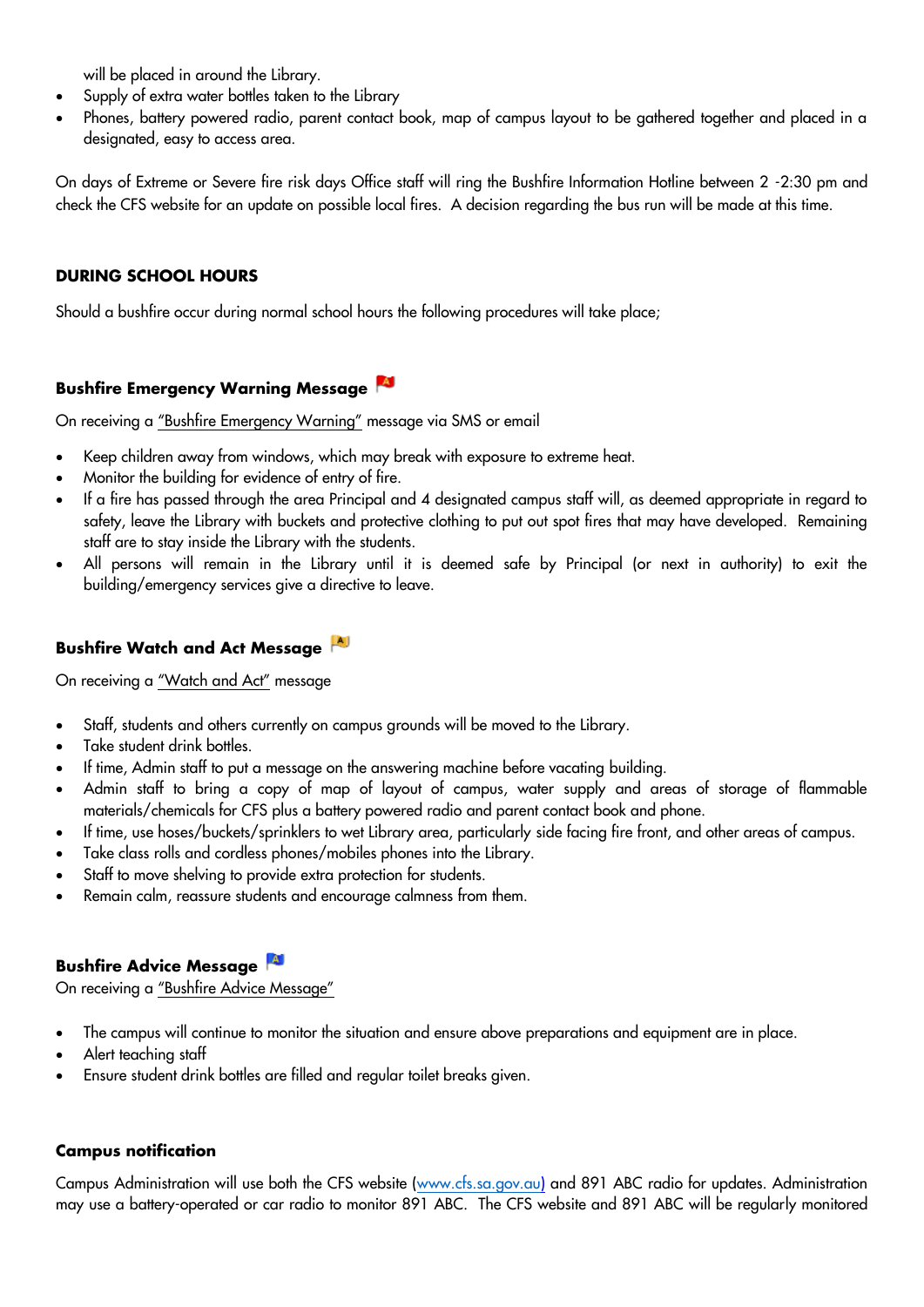throughout the day to track any bushfire activity.

#### **Communication to Parents/ Caregivers**

Parents would be notified of campus closure in the usual way, via an SMS text. Parents have the option of keeping their children home on Extreme rated days if they so choose, particularly those who would need to drive through high risk areas to get to campus.

#### **OHSC**

If a fire occurs before or after normal school hours, the above procedures will be complied with. All people on the campus grounds will be expected to comply with the directive to remain in the Library if there is any imminent danger. OHSC register will be used instead of roll books. Campus staff will put out spot fires if needed; OHSC staff will remain with the students. OHSC staff to set up communication with CFS/ambulance as applicable as soon as possible, and as soon as possible thereafter contact parents.

#### **Administration requirements**

- Seek information Bushfire Information Hotline on 1300 362 361[, www.cfs.sa.gov.au,](http://www.cfs.sa.gov.au/) 891 ABC Radio
- Keep all students, staff and visitors safe The library is the safer place. Ensure all people on site are present in the library.
- Communicate Take the contact books, phones, radio. Try to let the community know we are safe and secure.

#### **After fire front passes**

Principal and 4 designated teachers to monitor grounds for embers and spot fires etc

Admin staff to set up communication with CFS/Ambulance as applicable, and as soon as possible after this with parents. Parents will be encouraged not to travel through high fire risk areas to collect students. Staff will remain on duty until such a time as all students can be safely picked up.

When / if CFS arrives, provide info to CFS re layout of campus, water supply and a Dangerous Good Register

#### **Travel Arrangements**

Should a fire be reported within a 30km radius of St Jakobi Campus, the campus bus will not operate towards fire alert areas, especially in the afternoon.

Students will be kept at the campus if a bush fire is within a 25km radius of the campus and they will be cared for by teaching staff until they are collected at whatever time is possible. Parents/caregivers/drivers are advised that they should not attempt to collect students, thereby putting themselves at risk, and that students will be properly cared for in a safe environment at the campus.

St Jakobi will comply with all directives made by CFS or other emergency services as they arise; this means that arrangements made during a time of emergency can change rapidly. Every endeavor will be made to keep the lines of communication open wherever possible.

Parents will only be able to take their children from the campus once they have notified their child's class teacher/OSCH supervisor. Prior permission must be given by parents for students to go home with someone other than their parents/caregivers.